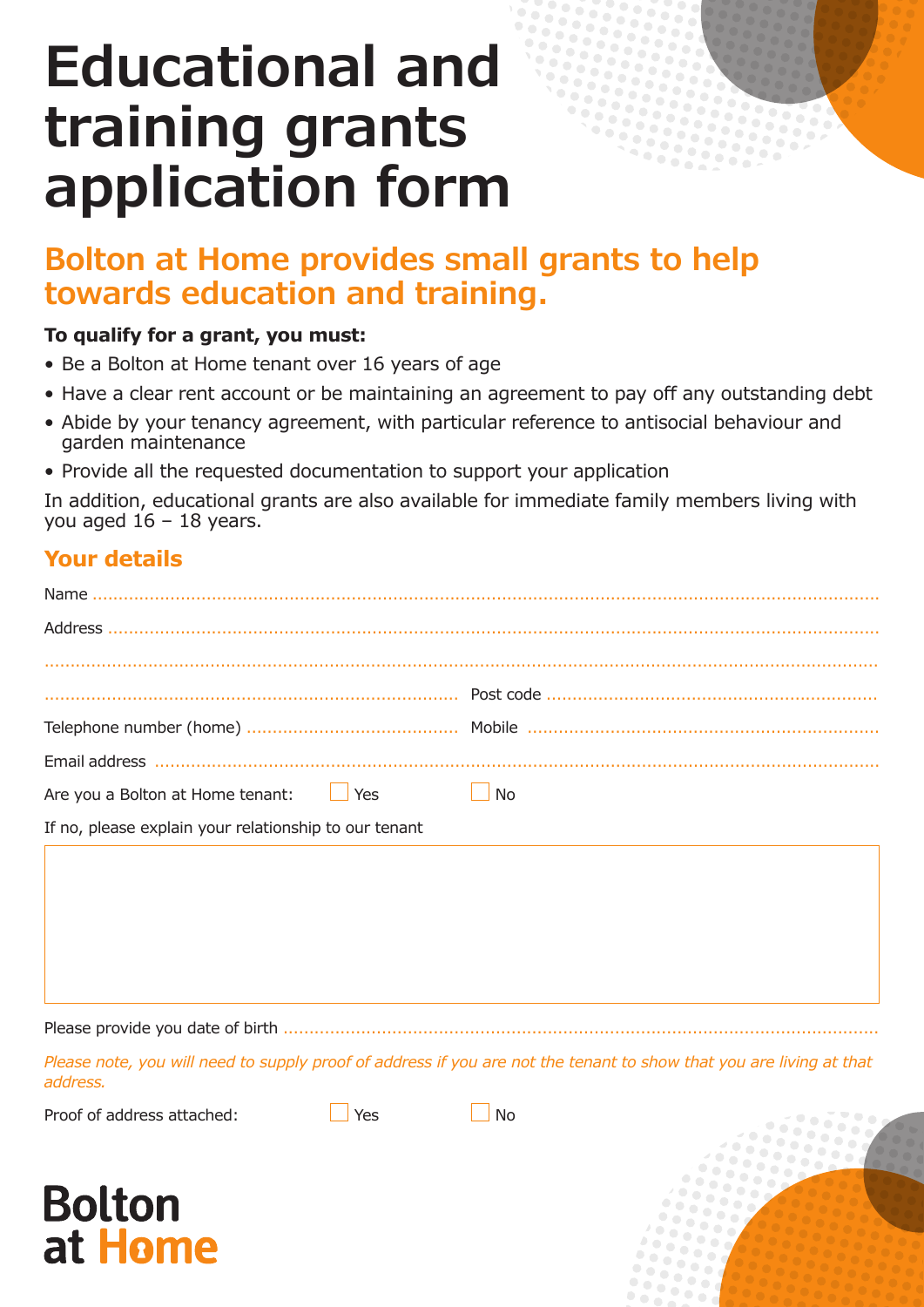# **Current circumstances**

**Which of these activities best describes what you are doing at the moment?**  *(Please tick MAIN activity only)*

- Employee in full time job (30 hours plus per week)
- Employee in part time job (under 30 hours per week)
- Self employed (full or part time)
- Government supported training programme (FJF, apprenticeship etc)
- Full time education (student)
- Unemployed and available for work (jobseeker)
- Permanently sick or disabled
- Wholly retired from work
- Looking after home/children
- Carer (adults)
- Doing something else ............................................................................................................................

#### **What is the main source of income or benefits you currently receive?** *(Please tick MAIN source of income only)*

- Earnings from employment/self employment
- Jobseekers allowance
- Pension
- Working tax credit
- Child tax credit
- Income support
- Disability living allowance / attendance allowance
- ESA/IB support group does not have to look for work
- ESA WRAG group has to look for work
- Full time student (with student loan)
- Carers allowance
- None
- Other, please specify ..............................................................................................................................

#### **How did you hear about the grant?**

- UCAN centre
- Work club
- Website
- Friend / Relative
- *Door to Door* magazine
- Other, please state .............................................................................

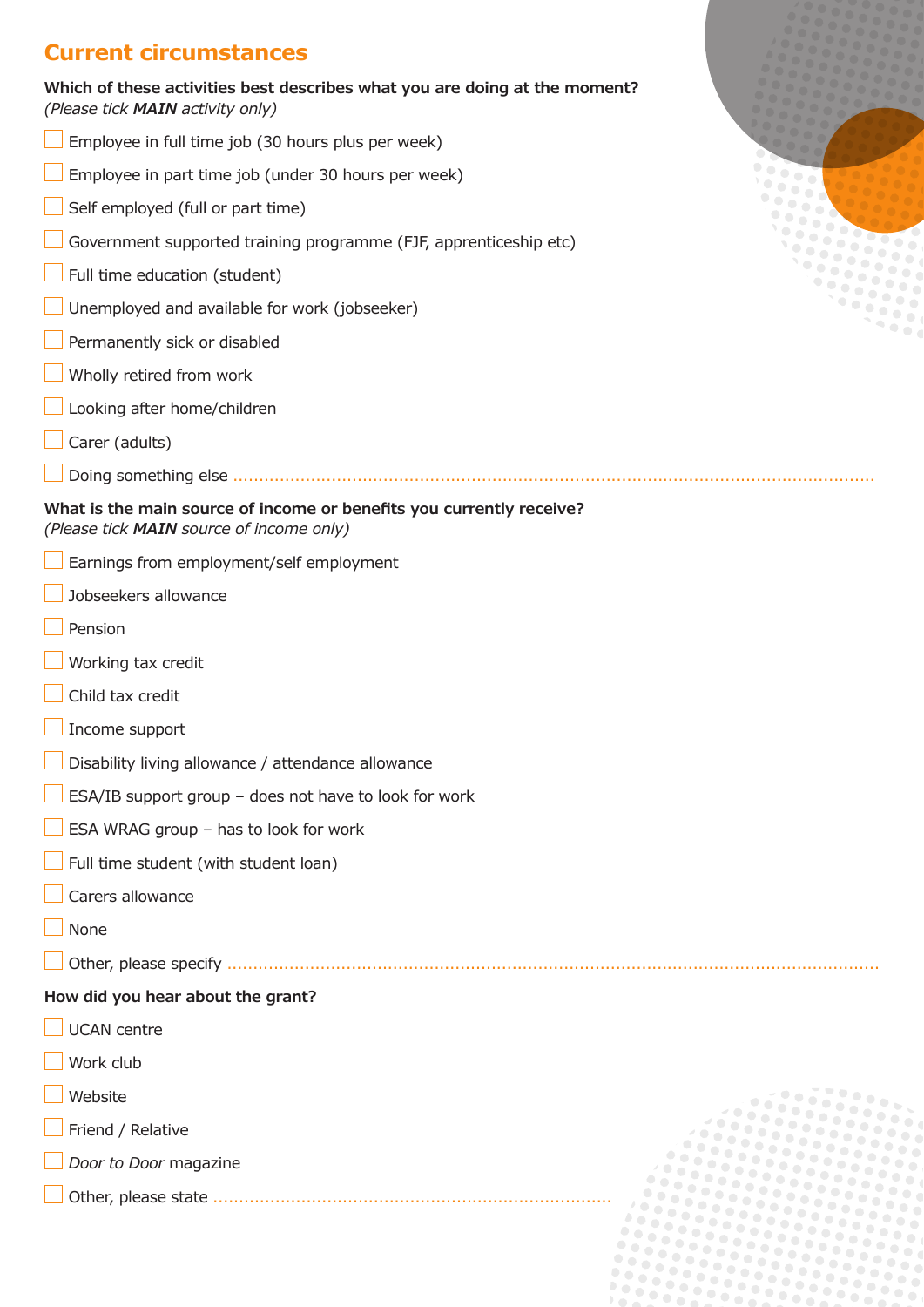# **Grant details**

How much do you want to apply for: ....................................................

Please provide a breakdown of amount applied for.

Only fill in the amounts that are part of your application and leave the rest blank.

|                                 |                                                             | <b>Amount required</b> |             |  |  |
|---------------------------------|-------------------------------------------------------------|------------------------|-------------|--|--|
| Tuition / registration fees     |                                                             | £                      |             |  |  |
| Childcare costs                 |                                                             | £                      |             |  |  |
| <b>Books</b>                    |                                                             | £                      |             |  |  |
| Tools or special equipment      |                                                             | £                      |             |  |  |
|                                 |                                                             |                        |             |  |  |
|                                 |                                                             |                        |             |  |  |
| Type of study:                  | Full time                                                   | Part time              | Day release |  |  |
|                                 | Evening class                                               | Open learning          |             |  |  |
|                                 |                                                             |                        |             |  |  |
|                                 |                                                             |                        |             |  |  |
|                                 | Are you eligible / applying for any other education grants? | $\Box$ Yes             | <b>No</b>   |  |  |
| If yes, please provide details: |                                                             |                        |             |  |  |
|                                 |                                                             |                        |             |  |  |

## **About you**

This gives you the opportunity to provide the panel with details about you, why you are taking the course and what you expect to gain from the course.

**What is the main reason for taking this course / training?** *(Please tick MAIN reason)*

| To find work                                            | Improve confidence      |     | Improve existing skills            |  |  |  |
|---------------------------------------------------------|-------------------------|-----|------------------------------------|--|--|--|
| Learn new skills                                        | To become self-employed |     | Help get a promotion or change job |  |  |  |
| Hobbies / personal interest                             | Other, please specify   |     |                                    |  |  |  |
| Are you currently looking for work?                     |                         | Yes | <b>No</b>                          |  |  |  |
| If yes, are you currently getting support to find work? |                         | Yes | <b>No</b>                          |  |  |  |
| If yes, please state where you are getting support      |                         |     |                                    |  |  |  |
| Other information relevant to support your application: |                         |     |                                    |  |  |  |
|                                                         |                         |     |                                    |  |  |  |